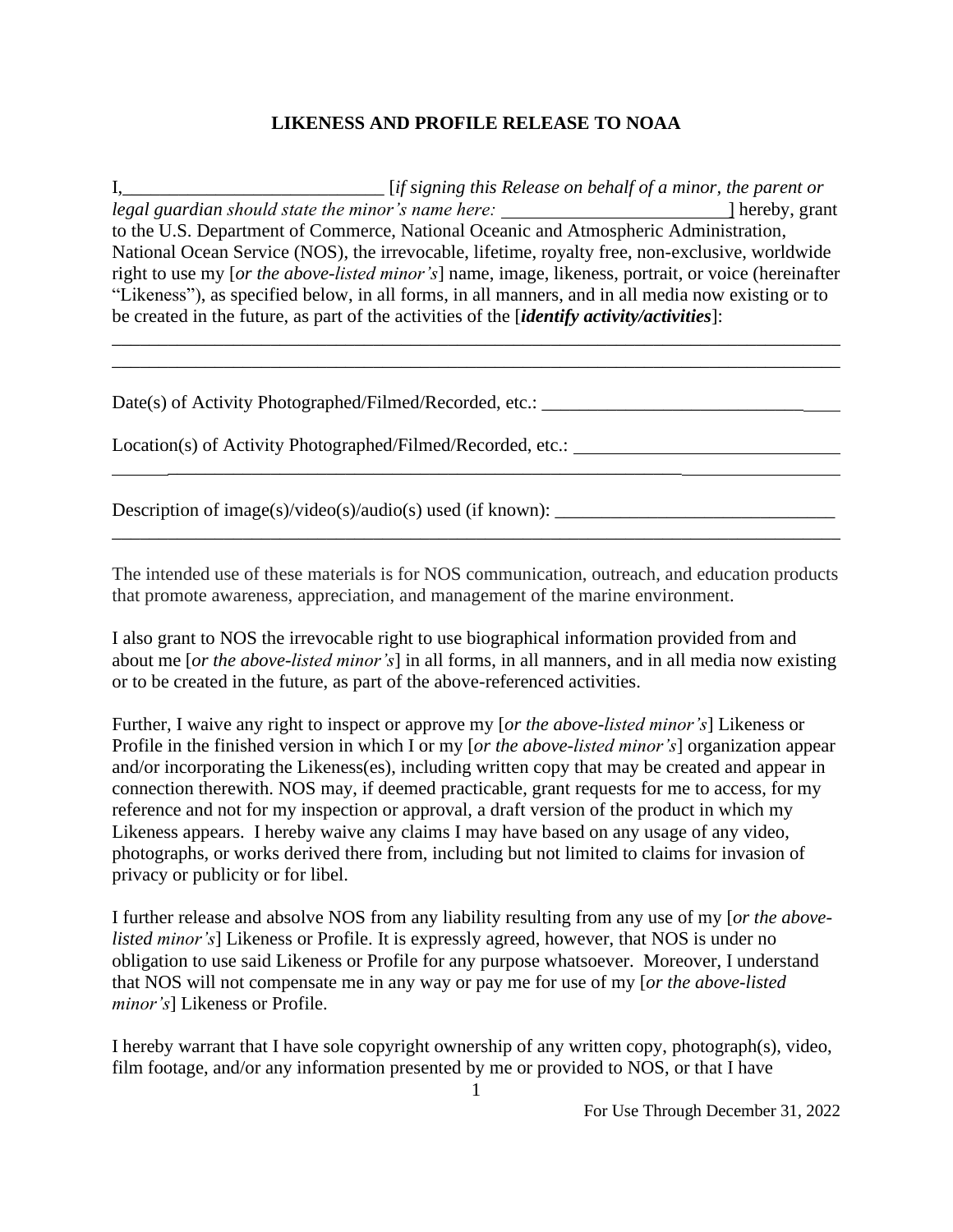obtained permission from the copyright owner(s). Further, I agree to indemnify NOS in the event that it suffers liability or damages as a result of its use of any written copy, photograph(s), video, film footage, and/or any information referenced in this paragraph.

## *If 18 or older:*

I further warrant that I am 18 or older, no parental or guardian consent is required, and that I have every right to contract in my own name in the above regard. I further state that I have read this Release and that I am fully familiar with and understand the contents thereof. I agree that this release shall be binding on me, my legal representatives, heirs, and assigns.

|                                      |                                                                                                                         | Date: $\frac{1}{\sqrt{1-\frac{1}{2}} \cdot \frac{1}{2}}$ |
|--------------------------------------|-------------------------------------------------------------------------------------------------------------------------|----------------------------------------------------------|
|                                      |                                                                                                                         |                                                          |
| Affiliation (if applicable):         | <u> 1980 - Andrea Albert III, politik a postal de la provincia de la provincia de la provincia de la provincia de l</u> |                                                          |
| Position (if applicable):            | <u> 1980 - Andrea Station Barbara, amerikan per</u>                                                                     |                                                          |
| Phone $(\_\_)$ $\_\_$ E-mail: $\_\_$ |                                                                                                                         |                                                          |

## *If representative of minor:*

Parental Consent: I am the parent or legal guardian of the minor named above. I have the legal right to consent to and do consent to the terms and conditions of this release on behalf of the minor named above.

| Parent/Guardian Signature: |         | Date: |
|----------------------------|---------|-------|
| <b>Printed Name:</b>       |         |       |
| Phone (                    | E-mail: |       |